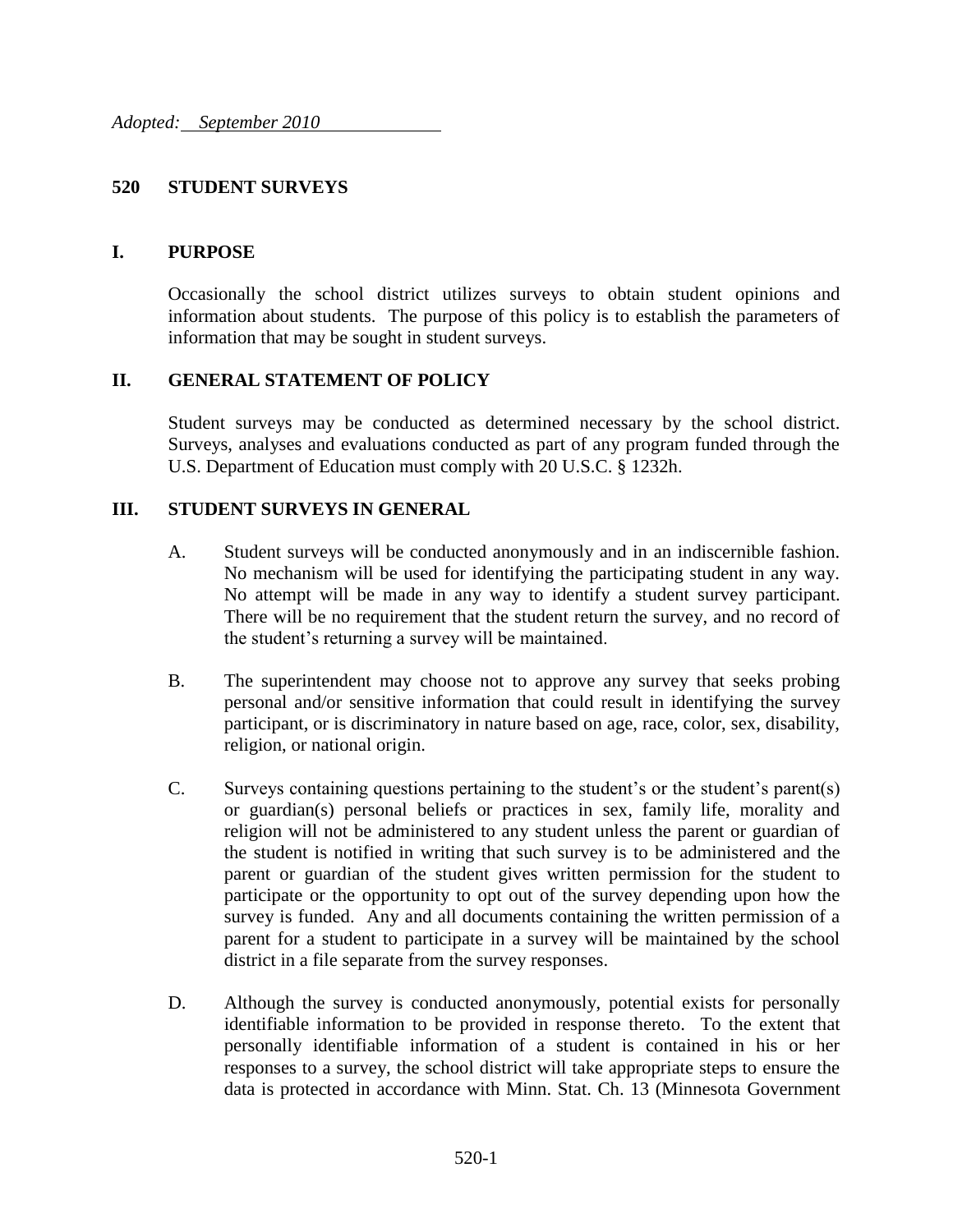Data Practices Act), 20 U.S.C. § 1232g (Family Educational Rights and Privacy Act) and 34 C.F.R. Part 99.

# **IV. STUDENT SURVEYS CONDUCTED AS PART OF DEPARTMENT OF EDUCATION PROGRAM**

- A. All instructional materials, including teacher's manuals, films, tapes, or other supplementary material which will be used in connection with any survey, analysis, or evaluation as part of any program funded in whole or in part by the U.S. Department of Education, shall be available for inspection by the parents or guardians of the students.
- B. No student shall be required, as part of any program funded in whole or in part by the U.S. Department of Education, without the prior consent of the student (if the student is an adult or emancipated minor), or in the case of an unemancipated minor, without the prior written consent of the parent, to submit to a survey that reveals information concerning:
	- 1. political affiliations or beliefs of the student or the student's parent;
	- 2. mental and psychological problems of the student or the student's family;
	- 3. sex behavior or attitudes;
	- 4. illegal, antisocial, self-incriminating, or demeaning behavior;
	- 5. critical appraisals of other individuals with whom respondents have close family relationships;
	- 6. legally recognized privileged or analogous relationships, such as those of lawyers, physicians, and ministers;
	- 7. religious practices, affiliations, or beliefs of the student or the student's parent; or
	- 8. income (other than that required by law to determine eligibility for participation in a program or for receiving financial assistance under such program).
- C. A school district that receives funds under any program funded by the U.S. Department of Education shall develop local policies consistent with Sections IV.A. and IV.B., above, concerning student privacy, parental access to information, and administration of certain physical examinations to minors.
	- 1. The following policies are to be adopted in consultation with parents: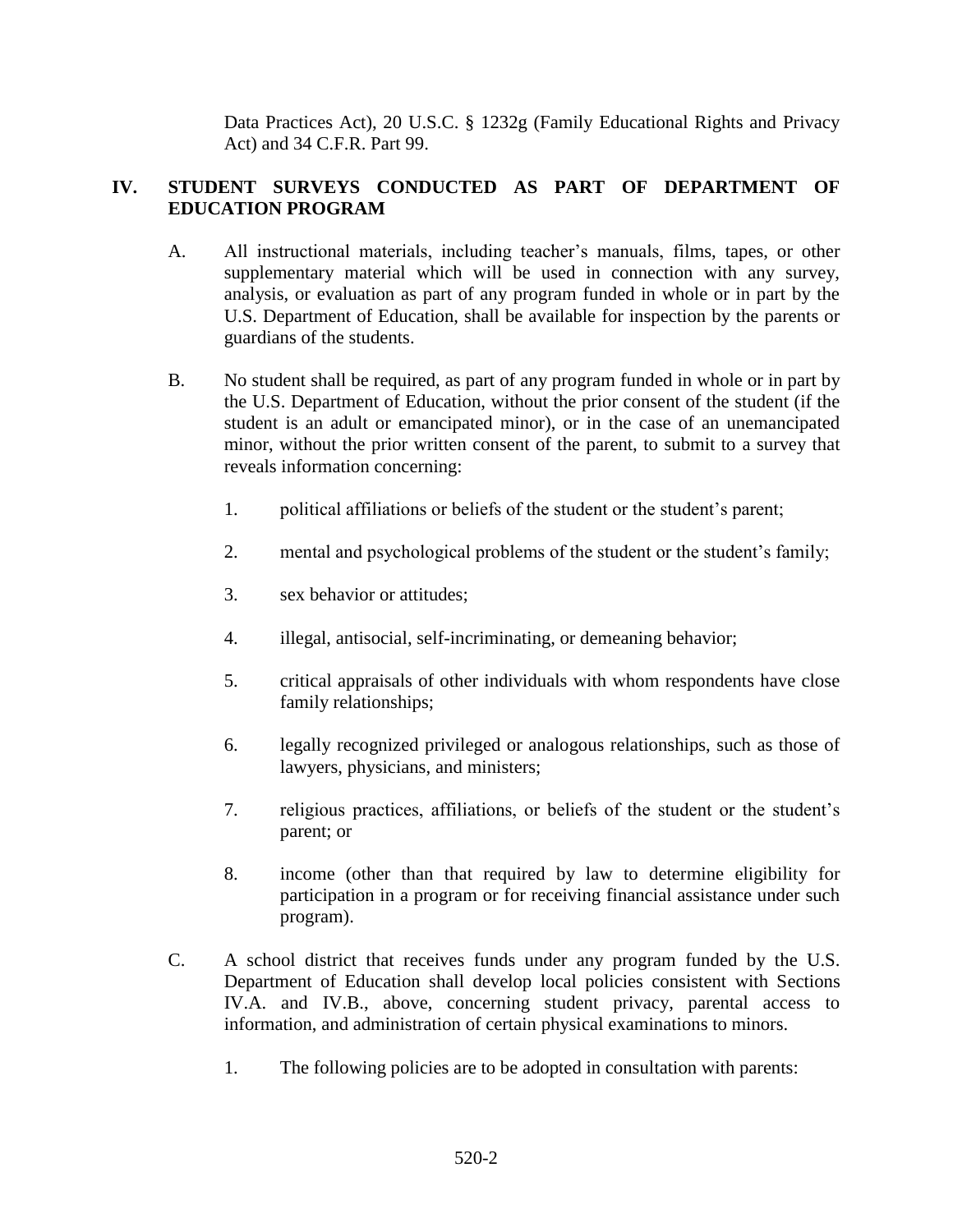a. The right of a parent to inspect, on request, a survey, including an evaluation, created by a third party before the survey is administered or distributed by a school to a student, including procedures for granting a parent's request for reasonable access to such survey within a reasonable period of time after the request is received.

"Parent" means a legal guardian or other person acting *in loco parentis* (in place of a parent), such as a grandparent or stepparent with whom the child lives, or a person who is legally responsible for the welfare of the child.

- b. Arrangements to protect student privacy in the event of the administration or distribution of a survey, including an evaluation, to a student which contains one or more of the items listed in Section IV.B., above, including the right of a parent of a student to inspect, on request, any such survey.
- c. The right of a parent of a student to inspect, on request, any instructional material used as part of the educational curriculum for the student and procedures for granting a request by a parent for such access within a reasonable period of time after the request is received.

"Instructional material" means instructional content that is provided to a student, regardless of format, including printed or representational materials, audio-visual materials, and materials in electronic or digital formats (i.e., materials accessible through the Internet). The term does not include academic tests or academic assessments.

- d. The administration of physical examinations or screenings that the school district may administer to a student. This provision does not apply to a survey administered to a student in accordance with the Individuals with Disabilities Education Act.
- e. The collection, disclosure, or use of personal information collected from students for the purpose of marketing or for selling that information (or otherwise providing the information to others for that purpose), including arrangements to protect student privacy that are provided by the school district in the event of such collection, disclosure, or use.
	- (1) "Personal information" means individually identifiable information including a student or parent's first and last name; a home or other physical address (including street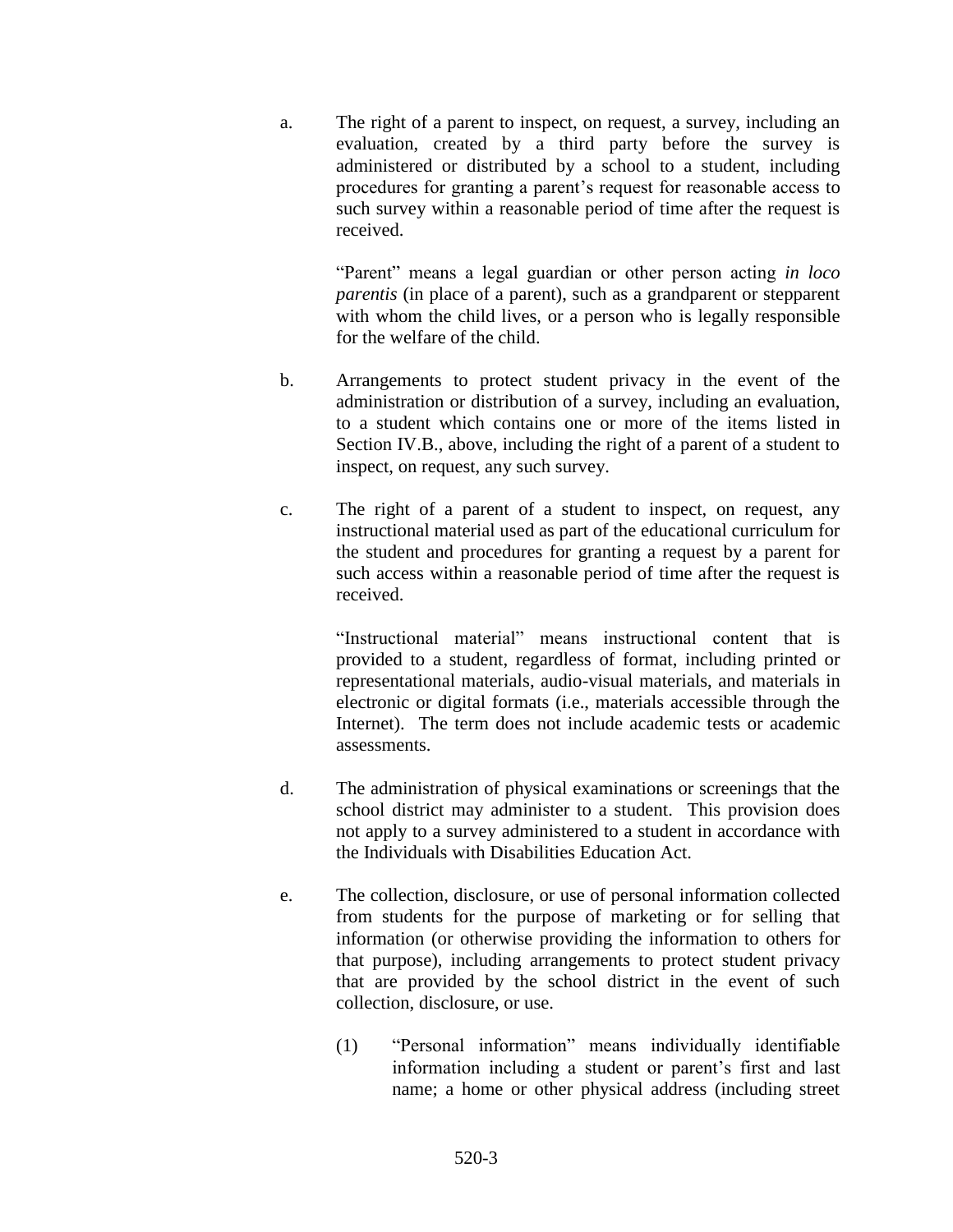name and the name of the city or town); a telephone number; or a Social Security identification number.

- (2) This provision does not apply to the collection, disclosure, or use of personal information collected from students for the exclusive purpose of developing, evaluating, or providing educational products or services for, or to, students or educational institutions, such as:
	- (a) college or other post-secondary education recruitment or military;
	- (b) book clubs, magazines, and programs providing access to low cost literary products;
	- (c) curriculum and instructional materials used by elementary and secondary schools;
	- (d) tests and assessments used by elementary schools and secondary schools to provide cognitive, evaluative, diagnostic, clinical, aptitude, or achievement information about students, or to generate other statistically useful data for the purpose of securing such tests and assessments and the subsequent analysis and public release of the aggregate data from such tests and assessments;
	- (e) the sale by students of products or services to raise funds for school-related or education-related activities; and
	- (f) student recognition programs.
- (3) The right of a parent to inspect, on request, any instrument used in the collection of information, as described in Section IV.C.1., Subparagraph e., above, before the instrument is administered or distributed to a student and procedures for granting a request by a parent for reasonable access to such an instrument within a reasonable period of time after the request is received.
- 2. The policies adopted under Section IV.C., Subparagraph 1., above, shall provide for reasonable notice of the adoption or continued use of such policies directly to parents of students enrolled in or served by the school district.